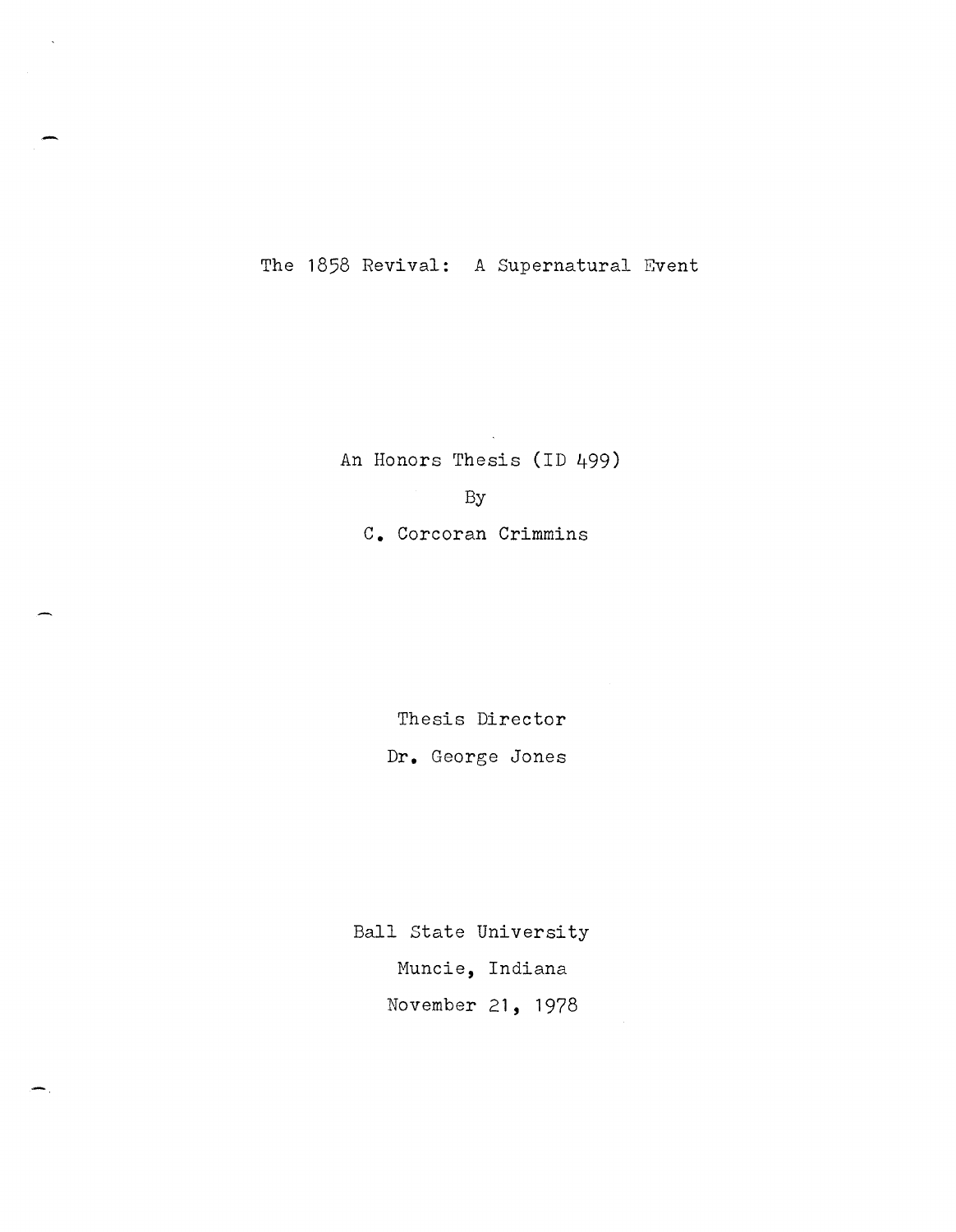5,} *t.o"*   $The$ *LO*   $2$   $9$  $, 24$ 5 o 7 X  $C25$ 

Man throughout time has continually sought to explain the supernatural by way of the material. In 1858 a revival swept across the United States and later other countries around the world. Many conclude it was a result of political, social, economical and religious conditions of the day. The purpose of this thesis is to demonstrate that a supernatural revival took place in the United states, a revival not the result of natural circumstance but a result of a supernatural God's origination.

To begin, it is necessary to first explain what is meant by revival. The word revival began to emerge in religious circles during the beginning of the 19th century. When the word revival was first used by the clergy, it was used with negative connotations. To hold a revival in the church implied that the church members had fallen away from their earlier holiness, reverence, and worship. Revival was a means of reprimand and exhortation to cause the members to return to their former spirituality.<sup>1</sup> But the term revival can have positive implications as it does bring about a positive change in people's relations to God.

A revival doesn't just affect weary believers, but is meant to affect non-Christians as well. Because this is true, a revival and an evangelical awakening are the same thing. **J.** Edwin Orr describes a revival or an evangelical awakening as follows:

> An evangelical awakening is a movement of the Holy An composition awarehing is a movement of the new Christianity in the Chruch of Christ and its related community. Such an awakening may change in a sig- nificant wayan individual only; or it may effect a larger group of believers; or it may move a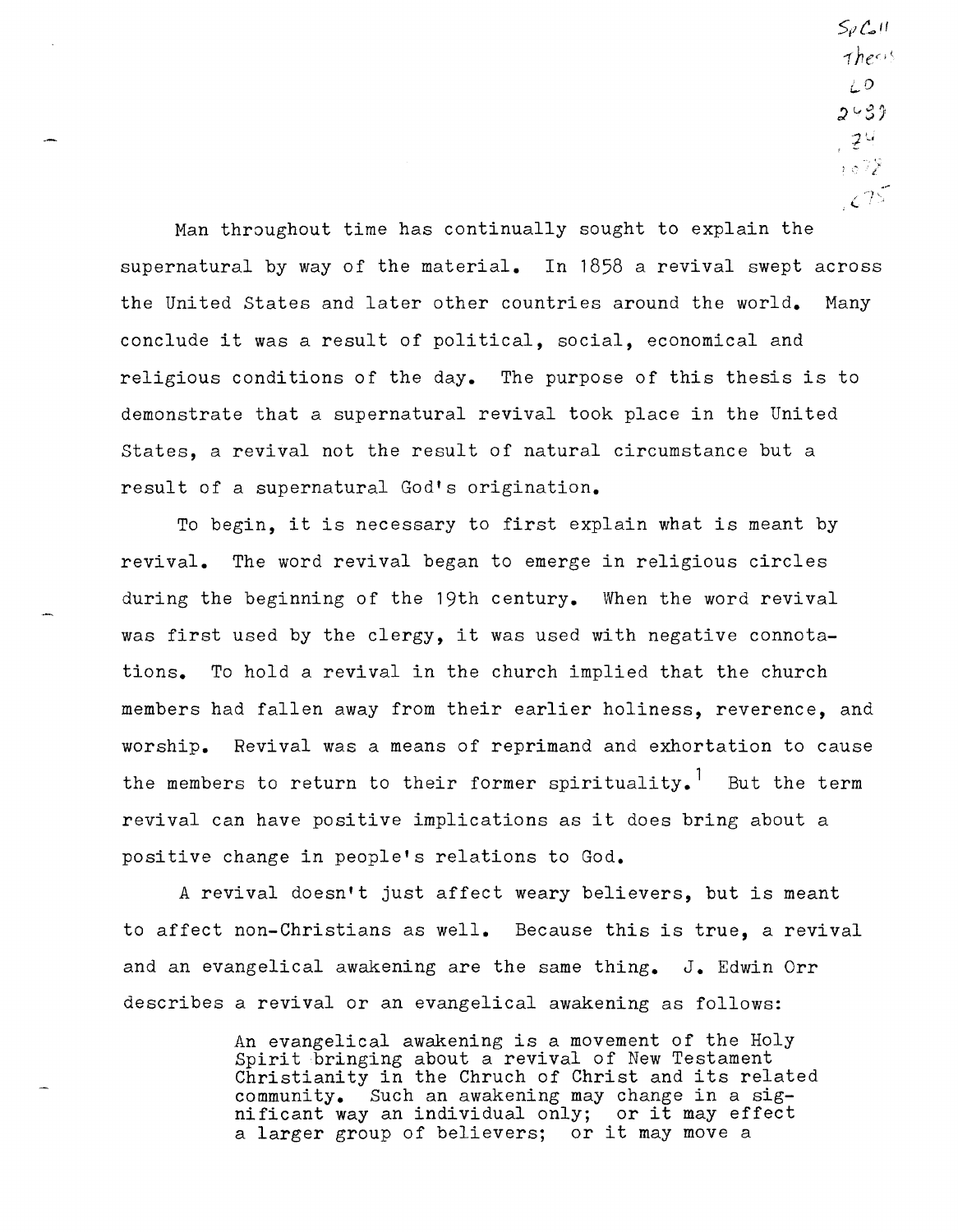congregation, or the churches of a city or district, or the whole body of believers throughout a country; or a continent; or indeed the larger body of believers throughout the world. The outpouring of the Spirit effects the reviving of the church, the awakening of the masses and the movement of the uninstructed peoples towards the Christian faith; the revived Church, by many or few, is moved to engage in evangelism, in teaching and in social action.<sup>2</sup>

To clarify then, a revival can be defined as the means to reach a spiritually dead (those who do not accept Jesus as their Savior) or spiritually asleep (those who have asked Jesus into their lives as Savior and Lord but aren't letting Him have control of their lives--they aren't living for Him) society with the claims of Jesus' love, man's sin and its penalty, and Jesus' forgiveness through faith in Him. A revival can renew or begin a right relation with God.

Because revival is not only a renewal of Christians' love and zeal for the Lord, but also an establishment of that relationship, Acts 2:14-17 can be considered the first written record of revival in the history of the Christian Church even though it is also one of the beginning events in the formation of the church.

Jesus had promised the outpouring of His Holy Spirit to the disciples. While they waited in the Upper *Room* in Jerusalem, suddenly there was the sound of rushing wind, tongues of fire and the disciples experienced the filling of themselves by the Holy Spirit. 3

Peter told the people gathered in Jerusalem of Jesus Christ and His claim to be the Messiah or Savior for mankind. Three thousand men from a variety of nations responded and were baptized. As a result, they "were continually devoting themselves to the apostle's teaching, and to fellowship, to the breaking of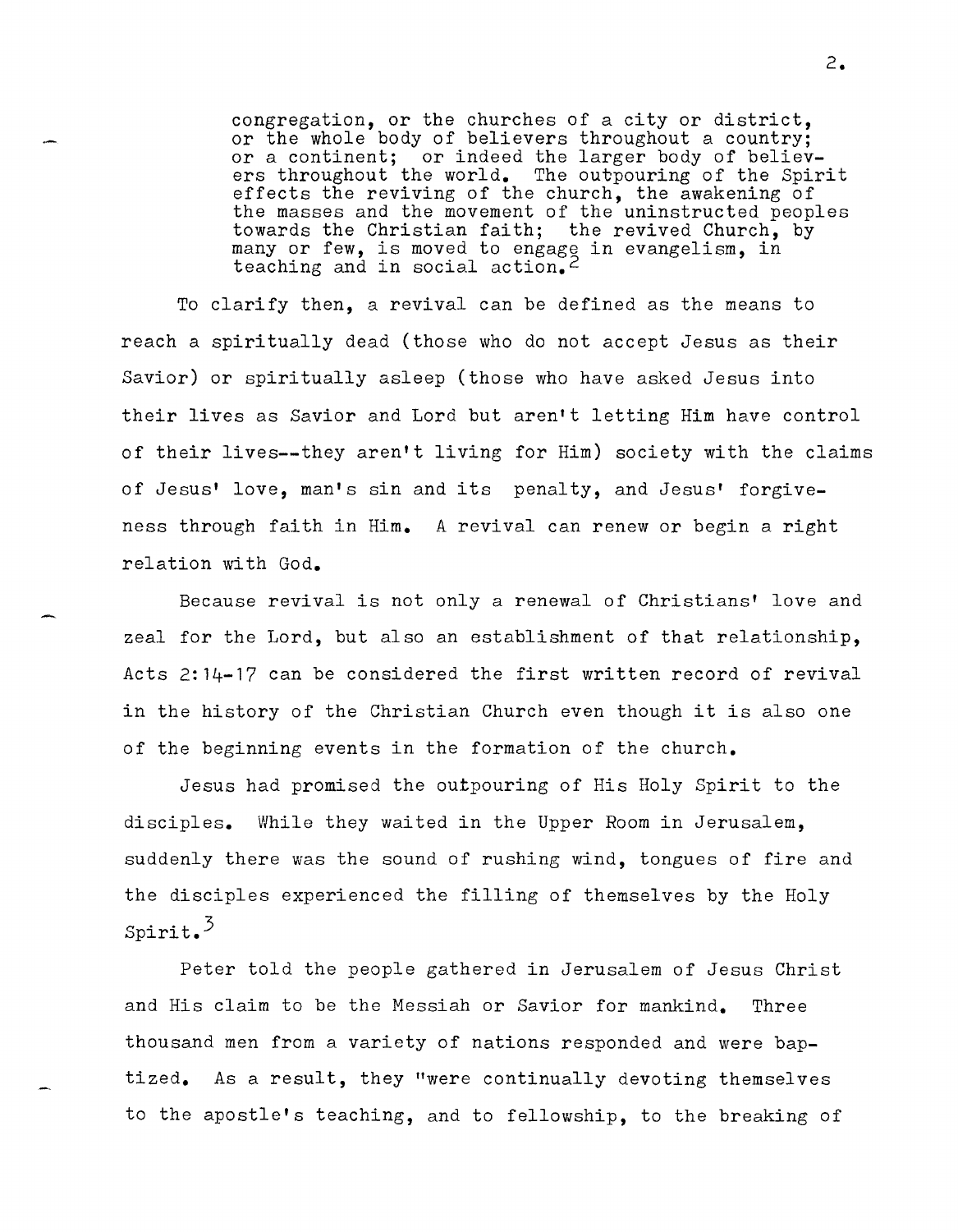bread and to prayer.<sup> $n^4$ </sup> They began sharing among one another, meeting each other's needs and many people continued to believe in Jesus as Savior and join their ranks. Other long term results, the initial spreading of Christianity in the immediate area, the conversion of Saul of Tarsus, and the outreach of Christianity are recorded in the continuing chapters of Acts.

This type of outpouring of the Holy Spirit is not to be confused with what are called revivals today in the 1970's. These revivals for the large part have become commercialized, attentiongetting devices to attract new members and/or to psyche-up emotionally those currently attending. The key points in Orr's description, an outpouring of the Holy Spirit resulting in social change, evangelism and teaching,  $5$  seem to have been forgotten or lost in most of the modern "weekend" services of this current age.

The United States of America has gone through many changing, rearranging times and the mid 19th century was no exception, especially in the areas of politics, social and religious circles and economics. Politically speaking, the United States was going through many changes and trials. During this time, the Democratic Party was splitting and the Whigs, having already fallen apart, regrouped with the Ku Klux Klan and other no-name parties to resurface as the Republican Party. Around the early 1850's a political party called the Know-Nothings emerged into politics. The Know-Nothings, a growing anti-Catholic and anti-foreigner party, reached its peak of power during the 34th session of Congress. Fortunately, even then, they still held no more power than the Democratic of Republican parties. After the 34th session, they began to decline in importance until finally the issue of slavery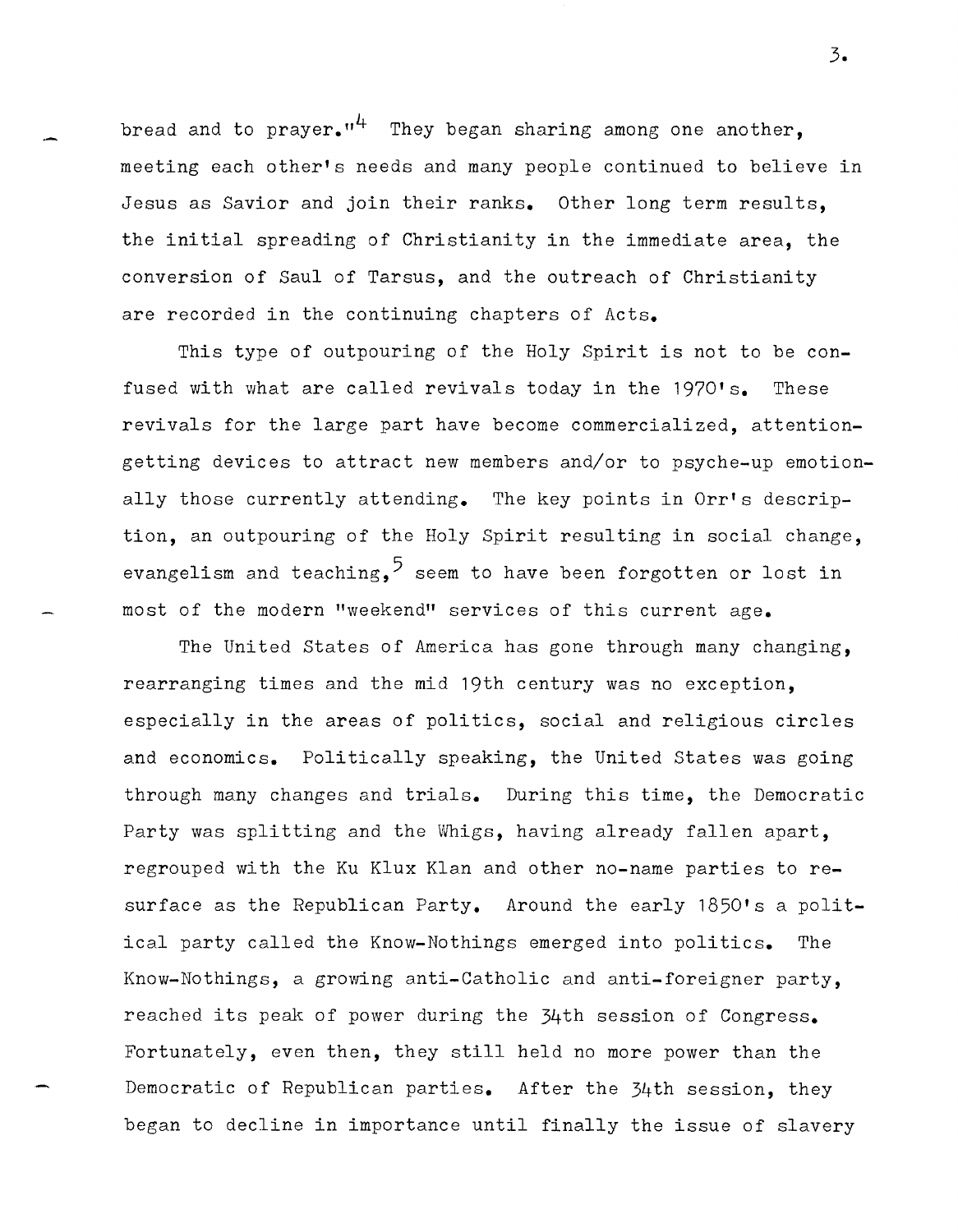split what was left of the Know-Nothings, who had become by then a small party.<sup>6</sup>

Slavery was dividing the nation as well. In the United States, by the middle of the 19th century, slavery was the burning topic in everyone's mind. It effected all aspects of life. Religiously, people wondered if it was morally right. Socially, people wondered if it was proper. Economically, people questioned its necessity for our country's survival. It was left up to the politicians to find the answers and the politicians weren't finding any solution for it. The change within the political parties, the rise of prejudiced political factions and the explosive issue of slavery gave the appearance that politically, America was headed for turbulent times.

Socially, people were becoming more materialistic and wealthoriented.<sup>7</sup> The industrialization of cities and immigration sent many city dwellers, who could afford to do so, scurrying to the suburbs.

> Streets once filled with the families of substantial and opulent citizens were invaded by shops and warehouses, and in a short time entire rows of houses which formerly had served their occupants at once for a place of business and a place of dwelling, were replaced by stately blocks adapted solely to business purposes.<sup>8</sup>

The exchange of past parishioners with new immigrants had an adverse effect on the churches. The middle city churches began to lose membership.<sup>9</sup> New layman were contracted in the effort to reach the new immigrants but not always ending with huge success.  $10$ 

Churches were in a state of confusion also. Suffering from a previous setback, a false prediction of Christ's return, many had rejected the reliability and authenticity of the Christian truths.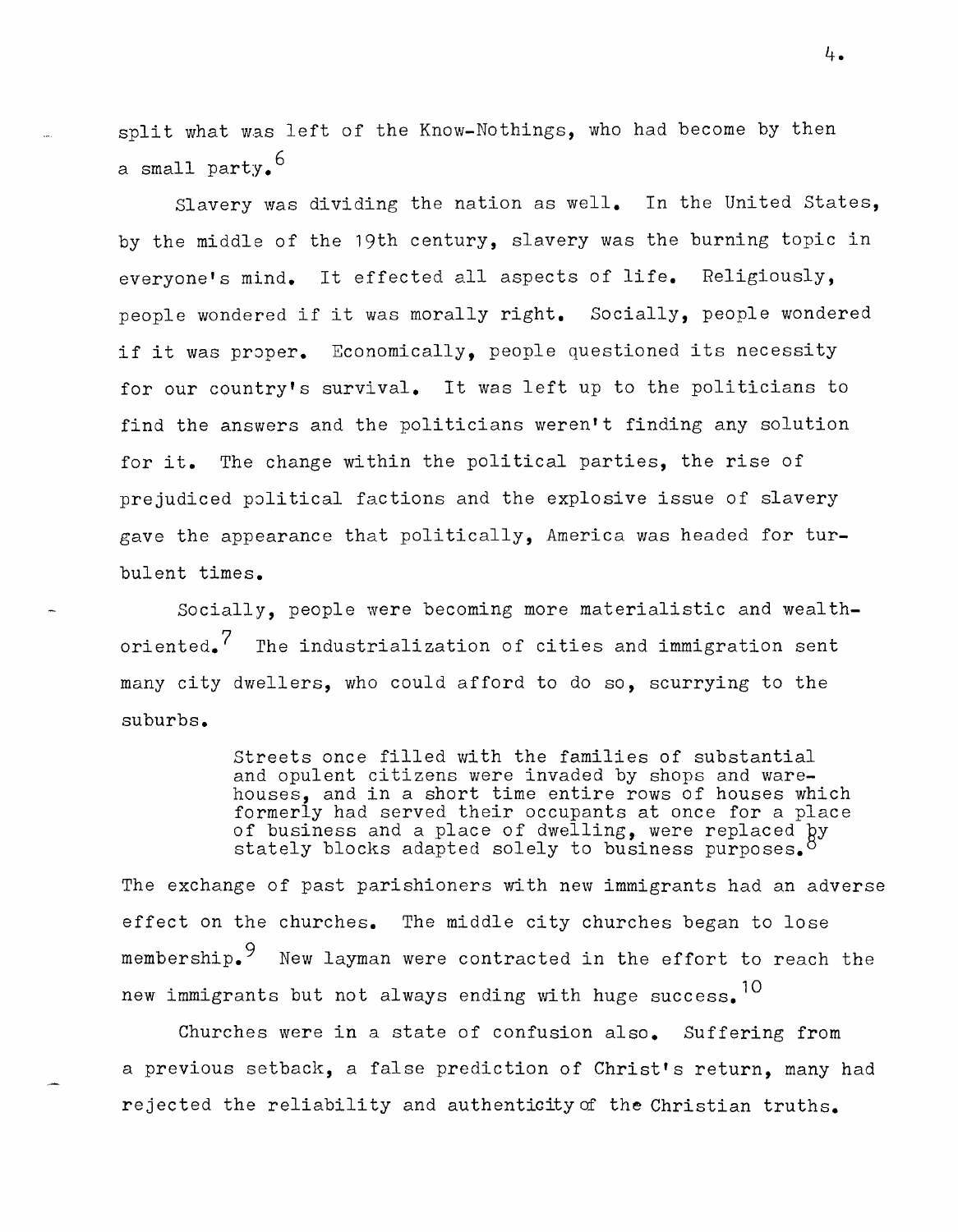After years of Bible study, William Miller declared he had discovered the date Jesus was to return again. In 1828, he felt the inner urgings to tell everyone of his discovery. Society began to look for the coming of the millenium. As the time drew nearer, he amassed more and more followers; 50,000 during the peak of his career. But when the time came and passed, his followers became bitter, disbelieving.<sup>11</sup> Many turned away from faith in God. The Church became a source of humor for many; not the best atmosphere for a revival. 12

Another important event during this time was the financial crash of 1857. A collapse of the banking system in October of 1857 spread panic through out the land. Banks failed, the railroads went bankrupt, the shipping industry was crippled, and factories closed down. Laborers were hit hardest as the unemployment rates grew, and there was no relief to be found in the labor market as it was letting people go right and left.<sup>13</sup> In New York City, as a result of the crash some 30,000 men were unemployed by 1858.<sup>14</sup>

Comparing this financial crash to others in history, it was less severe than crashes before and after it. The crash in 1837, which reverberated throughout the world was said to be "ten fold more disastrous" than the succeeding crash of  $1857$ .  $^{18}$  As compared to the crash of 1929 and the Great Depression, the financial crash of 1857 was mild. Yet amid political change, social materialism, religious skepticism, and financial crisis. "...there came another great awakening surpassing previous movements in extent, wholesomeness, effects and lasting impact,... $n^{15}$ 

The revival of 1858 began on Wednesday, September 23, 1857; with a man named Jeremiah Lanphier. On July 1, 1857, Lanphier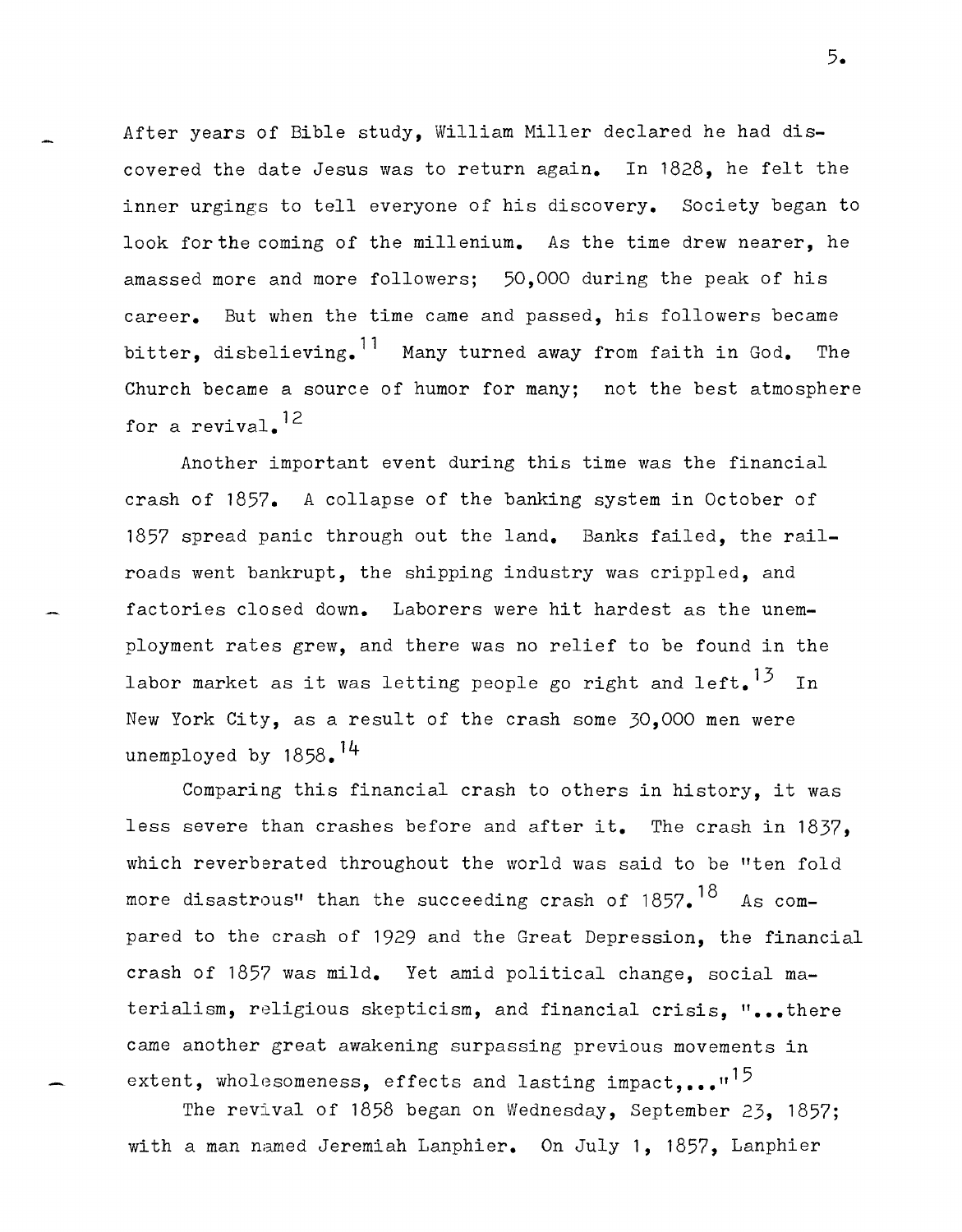was appointed missionary to the city from the North Dutch Church on Fulton street in New York City. Due to the loss of membership, he was appointed to recruit new members for the church. He chose to go door to door canvassing the neighborhood. By September Jeremiah Lanphier decided to hold a prayer meeting at noon on Wednesdays. He had found strength and comfort in prayer and wanted to provide an opportunity for others to reap the benefits of prayer.  $15$ 

He began to mention the prayer meetings scheduled for the 23rd of September as he canvassed the area. He distributed flyers that read:

HOW OF'rEN SHALL I PRAY? As often as the language of prayer is in my heart; as often as I see my need of help; as often as I feel the power of temptation; as often as I am made sensible of any spiritual declension or feel the aggression of a worldly spirit. In prayer we leave the business of time for that of eternity, we reave the business of time for that of eternity, 17 and intercourse with men for intercourse with God.

Jeremiah Lanphier posted the flyers throughout the neighborhood. On the reverse side the flyer made it clear that all were invited and could come and go as they had time.  $^{18}$ 

On that first Wednesday, at noon, Lanphier was the only one present. At  $12:30$  he heard footsteps on the stairs coming up. Later another, then another, until six men gathered together for prayer that day. The second week twenty persons were there. At the third meeting, it was decided that they should meet daily for prayer.<sup>19</sup>

At first, the attendance was small, but by the end of  $six$ months at least 60,000 men were meeting daily for  $prayer.^{20}$  In the beginning those in attendance were all men, but after a period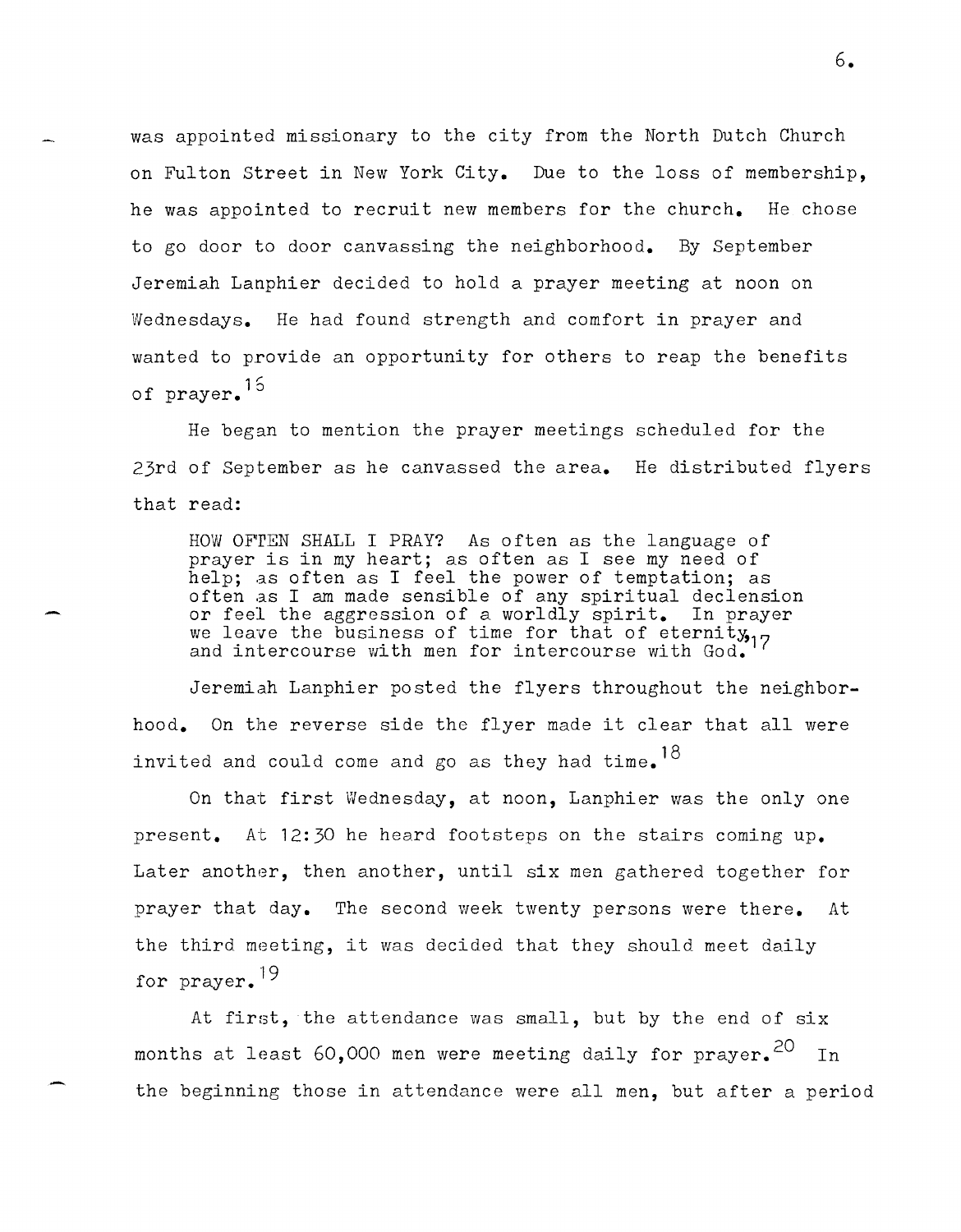of time, women began to come also.<sup>21</sup> Eventually, the meetings became so crowded that they had to find other spots throughout the city to pray.

"During the weeks that followed the increase in attendance was slow but sure. Men of all classes and conditions attended the service. Capitalists and laborers, manufacturers and artisans, professional men, merchants, and clerks, butchers and bakers, men from every walk in life were represented from day to day. Laymen would drive up to the curbstone and securing their teams would enter the service long enought for the singing of a hymn or a sgason of prayer, and then be off to their work." $^{122}$ 

About the time of the third prayer meeting in the city of Hamilton, in Ontario, Canada, Walter and Phoebe Palmer were beginning to reap the rewards of their own evangelism. **Mr.** and Mrs. Palmer were to report that an estimated three to four hundred people made public professions of fatih in Jesus as their Savior. The conversions here were largely a result of lay efforts that were to spread throughout the city. The mayor of the city even participated in the services. Attendances at the meetings were recorded as having been between 5,000 and 6,000 for the entire fall period.<sup>23</sup>

Back in the States the revival continued to spread. Although New York was not then an irreligious city, religious changes began.  $24$ By the Spring of 1858, there were twenty daily gatherings of people for prayer. Fire departments and police stations opened their doors as prayer sites. <sup>25</sup> At the Thirteenth Presbyterian Church, one hundred thirteen people made public their profession of faith.<sup>26</sup>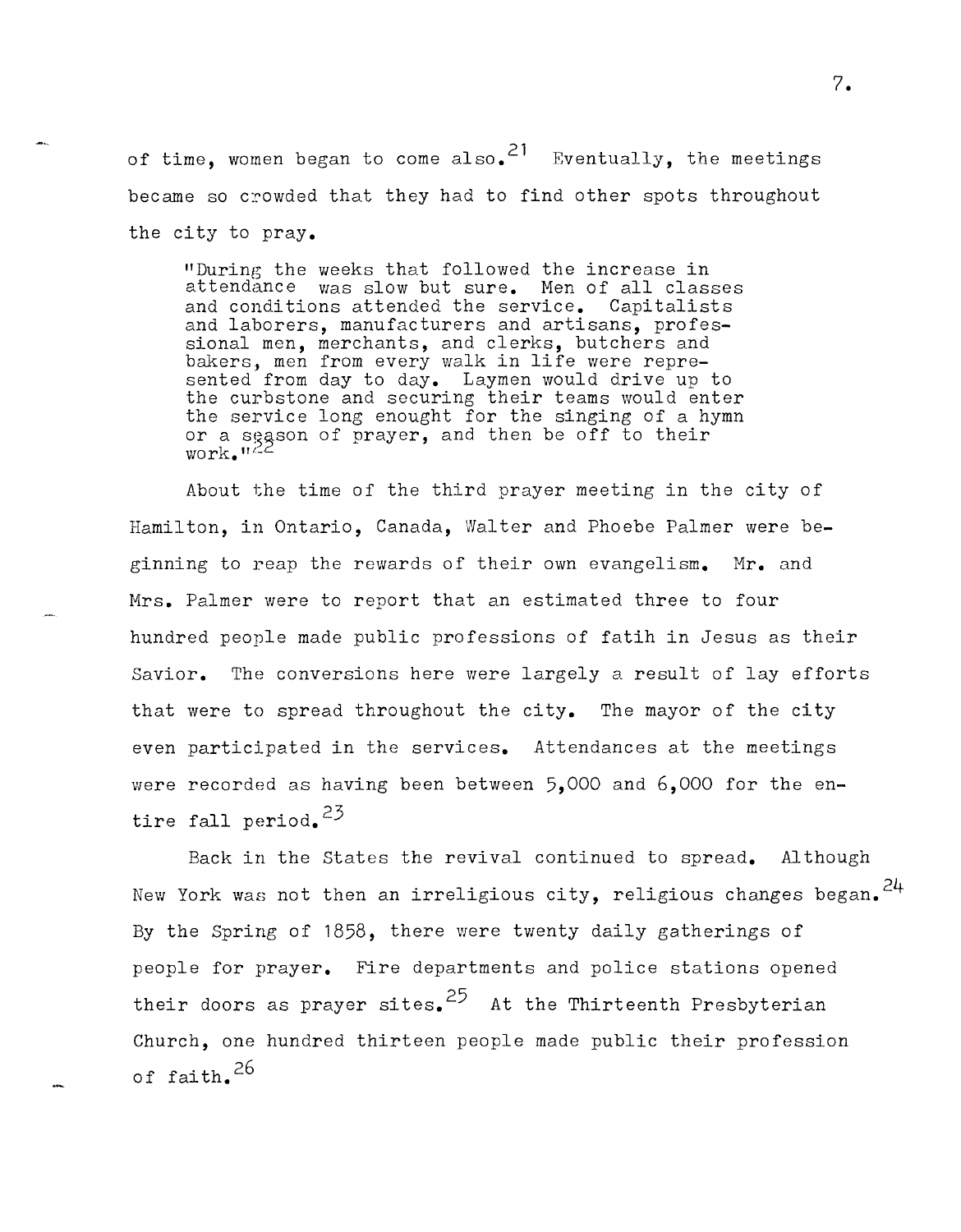It was not until February that newspapers began to notice something was happening. Soon the New York papers had to publish extras to give the public the details of what was really taking place.  $27$  The publicity fanned the flames of revival.

In Brooklyn, there was recorded seventy-five converts for the month of January.  $28$  Burton's Theatre in Brooklyn was requested as a place for noon prayer. **Hr.** Burton, the owner, was in hearty agreement and even asked that he be the target of some of their prayer. At the first prayer meeting, by 11:30, the theatre was crowded. By noon no one could get within sight of the stage. As many as fifty clergymen were in attendance. The majority of those present were men, although two hundred women did come. "People clung to each projection along the walls, and they piled themselves upon the seats, and crowded the stage beneath, above, and behind the curtain.<sup>129</sup> In nearby Yonkers during the month of January there were ninety converts<sup>30</sup> as a result of a local revival.

The revival spread on to Albany. Six legislators decided to begin an early morning prayer breakfast in addition to the daily noontime meetings. They used the Court of Appeals rooms for prayer, but these soon became overcrowded.<sup>51</sup>

The revival spread to Philadelphia, Boston, and other big cities.  $32$  But "small towns and rural communities were as powerfully affected as the great cities." $^{33}$ 

In Philadelphia, a young member of the **Y.M.C.A.** attended one of the prayer meetings in New York. Encouraged and motivated, he returned, explained what was going on in New York, and expressed the desire to start a prayer meeting in Philadelphia. At first, there were never more than thirty-six in attendance. Then they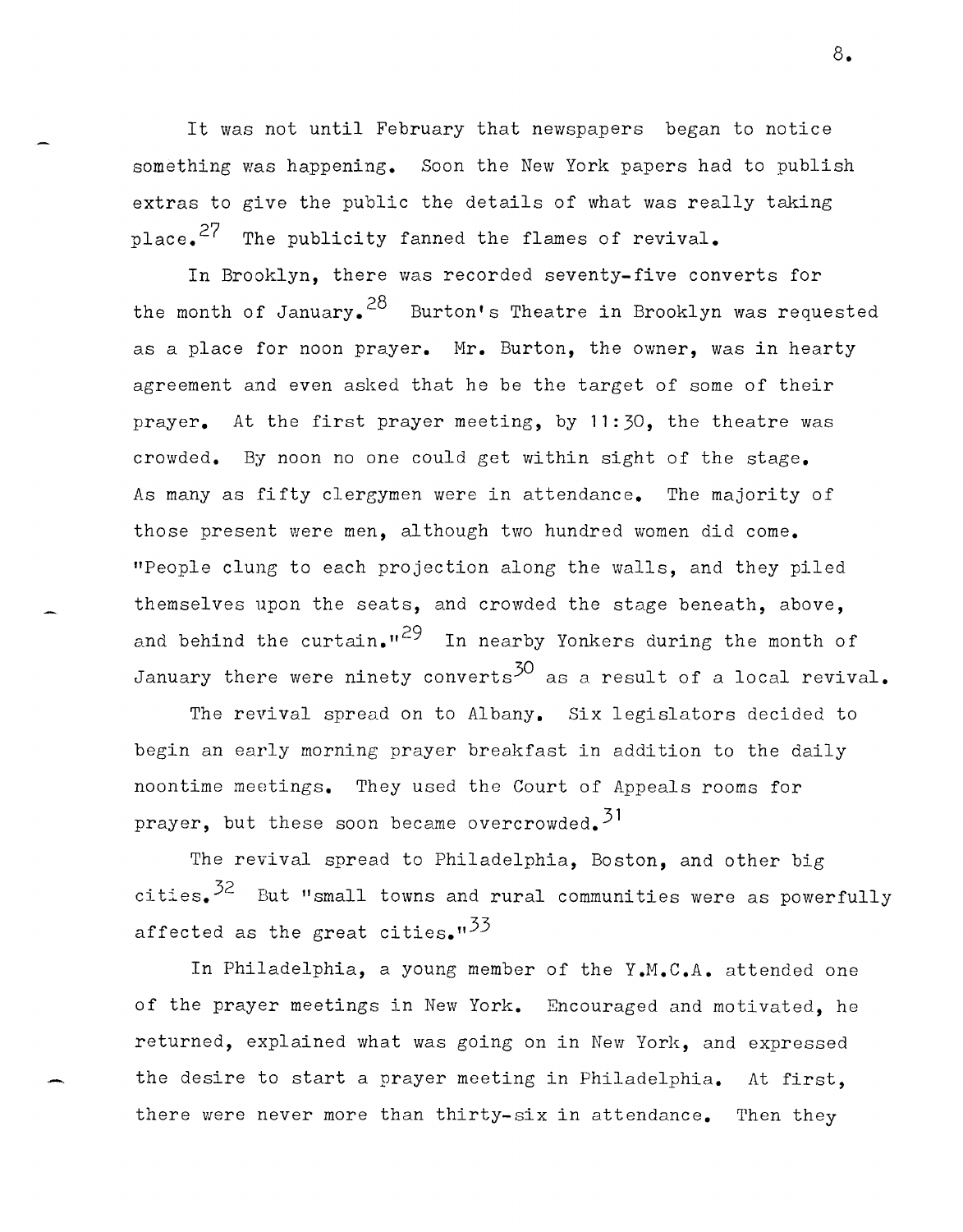changed the locale to a more centralized location. Then the number of those in attendance increased to the point that for weeks 3,000 were coming daily for prayer. The city established a prayer time for the firemen. It was estimated that 10.000 people were converted within a year's time.  $34$ 

In Bethel, Conneticut, businesses were stopped between the hours of 4:00 **p.m.** to 5:00 **p.m.** so there might be a time of prayer. Two hundred people were converted in two months. One unnamed town in Conneticut reported there was not one unconverted adult in the  $t_{\text{own}}$ , 35

The revival spread from the Northeast, over the Alleghenies and into the deep South. One New York paper published an interdenominational account of the conversions occuring during the few months preceding May, 1958.

| Maine<br>New Hampshire<br>Vermont<br>Massachusetts<br>Rhode Island<br>Conneticut<br>New York<br>New Jersey<br>Pennsylvania<br>Ohio<br>Michigan | 2,670<br>1,376<br>770<br>6,254<br>1,331<br>2,799<br>16,674<br>6,035<br>6,732<br>8,009<br>8,081 | Illinois<br>Wisconsin<br>Minnesota<br>Iowa<br>Missouri<br>Kentucky<br>Tennessee<br>Delaware<br>Maryland<br>Virginia<br>Deep South | 10,460<br>1,467<br>508<br>2,179<br>2,027<br>2,666<br>1,666<br>179<br>1,806<br>1,005<br>1,494 |
|------------------------------------------------------------------------------------------------------------------------------------------------|------------------------------------------------------------------------------------------------|-----------------------------------------------------------------------------------------------------------------------------------|----------------------------------------------------------------------------------------------|
| Indiara                                                                                                                                        | 4,775                                                                                          | California                                                                                                                        | 50                                                                                           |
|                                                                                                                                                |                                                                                                |                                                                                                                                   |                                                                                              |

During the few months before May, 1858, he estimated 96,216 conversions across the country.<sup>36</sup> Another estimated 50,000 converts a week and 10,000 new members were added to the church.  $37$ 

Over the Alleghenies, by the beginning of 1858, four hundred and eighty towns reported 15,000 public professions of faith at prayer meetings. Cleveland, Cincinnati, Louisville, Indianapolis, Detroit, Chicago, st. Louis, and Dubuque began to see revival.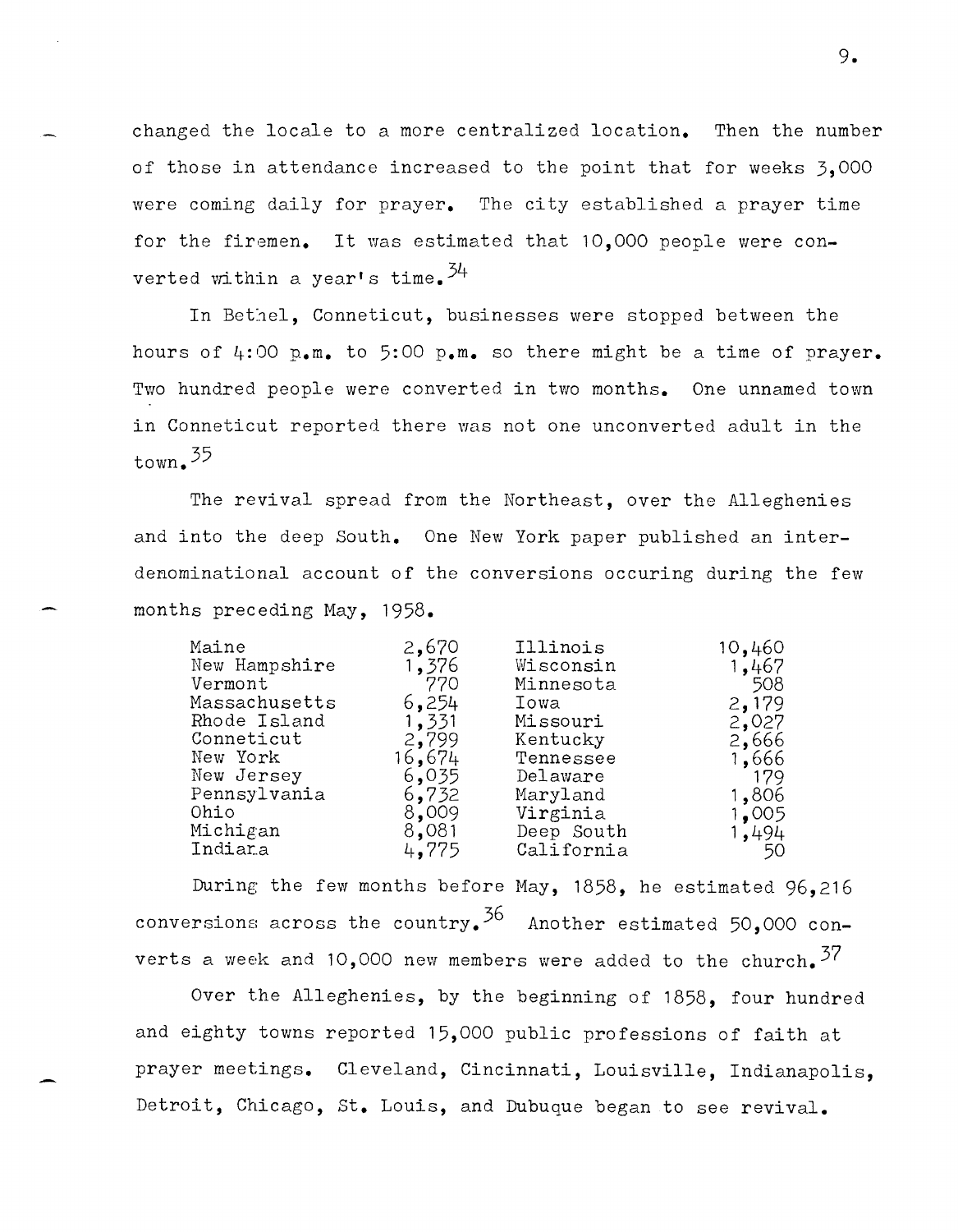Village and country areas were affected also throughout Kentucky, Ohio, Michigan, Indiana, Illinois, Wisconsin, Missouri, and Iowa.  $38$ 

In Kentucky, a Masonic Temple was designated as the place for prayer meetings. More than 1,000 people flocked to attend. On one Ohio river steamer, the topic of conversation was revival. A prayer meeting began "spontaneously and crowded" in, of all places, the main saloon. Fifty towns in Missouri reported 2,000 converts. 39

Another interesting incident of revival in the West occurred in Minnesota. Tired of being cheated, conned and pushed out of their territory, the Sioux Indians, led by medicine men, staged an all-out attack covering 20,000 square miles. They killed 600 people, destroyed missions and burnt Christian Indians' homes. Finally, the army stopped them, executed 38 of the warriors and imprisoned 400 others. Two men, William and Breggs took this opportunity to tell these warriors about personal relationships with Christ, teaching them reading and writing skills also. Within less than a year, 300 braves were asking to be baptized. The squaws were not overlooked either; but instead had opportunities to hear the good news of Jesus Christ. Four years later, when the families were reunited, 400 of them grouped together to build a church. 40

As far west as San Francisco, more than a dozen churches grew to 9,000 in membership and many persons were converting to Christianity. "An increasingly great interest was reported from the interior of California, with prayer meetings multiplying in Sacramento, Marysville, and San Jose.<sup>141</sup>

Although Charles Finney did not believe the South was affected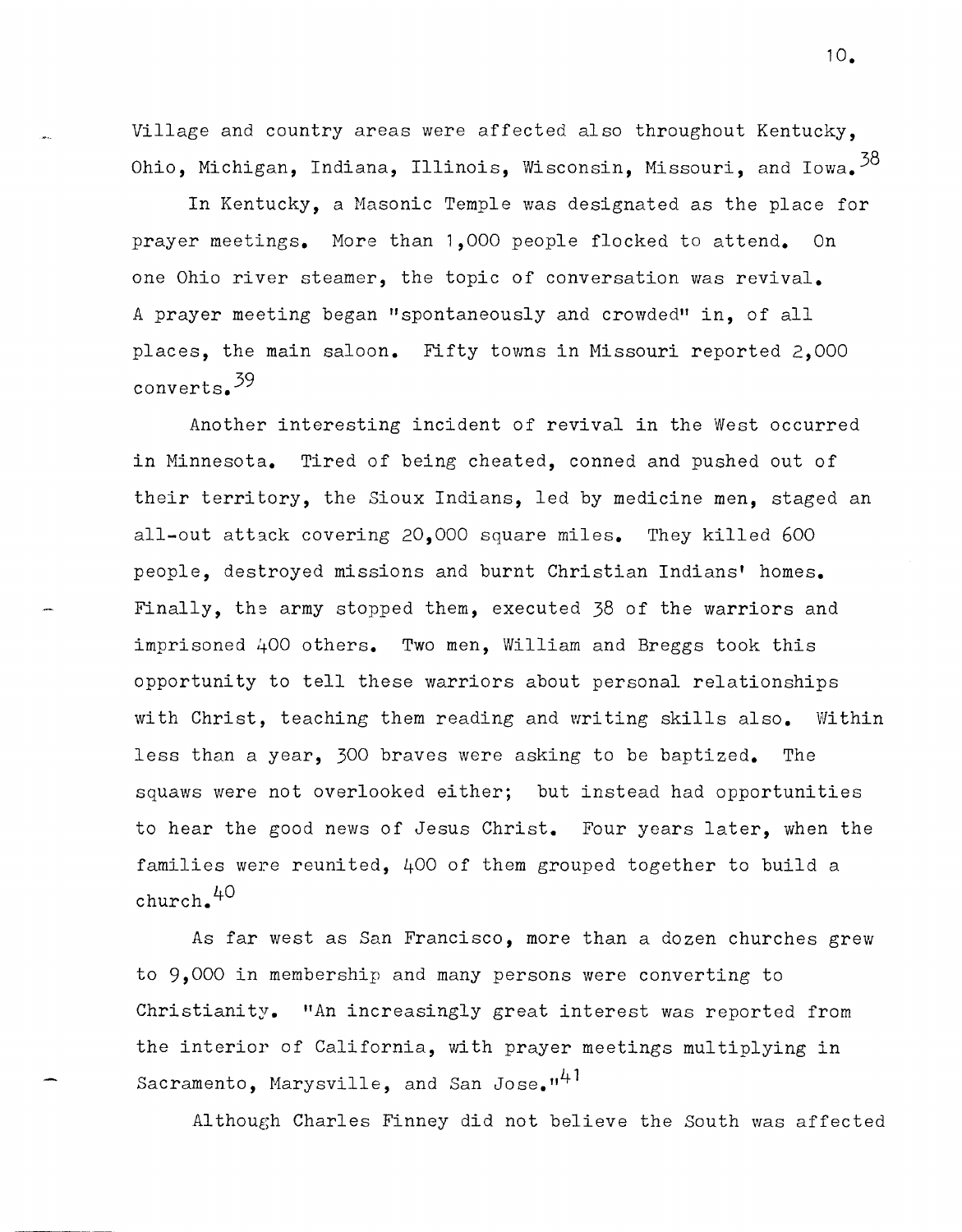by revival due to the hold "sinful" slavery had upon it, other more recent sources differ.  $42$  Bishop Candler noted the South's participation in revival was, with regard to proportions of the populations, greater than that of the North. The South was not urbanized, the population being more spread out than in the North. During the years of 1858, 1859 and 1860, the South had a total of 100,000 converts in the Methodist Church. The Baptists are recorded as having an equal amount of conversions also.  $4^3$ 

The services during these revivals were not devoted so much to preaching as to prayer. They were void of the fanaticism, mass hysteria and over indulgent emotionalism.  $44$  Referring to prayer as the fulcrum, one man attending one of Finney's meetings said, "I am from Omaha, in Nebraska. On my journey east, I have found a continuous prayer meeting all the way. We call it two thousand miles from Omaha to Boston; and here was a prayer meeting about two thousand miles in extent. $1<sup>45</sup>$ 

This revival did not affect the United States alone. It went on to Ireland, Scotland, \Vales, India, and Africa to name just a few countries. In Wales, crime dropped so much that the policemen had to try to find new ways to occupy their time. Saloons began to file for bankruptcy.<sup>46</sup> But, this thesis deals with the revival of 1858, and its events in the United States.

Now, two terms need to be defined to clarify this thesis, supernatural and miracle. The American Heritage Dictionary of the English Language defines supernatural as: "of or pertaining to existence outside of the natural world, not attributed to natural forces, attributed to the immediate exercise of divine power, miraculous,..." $47$  This dictionary defines a miracle as "an event that appears unexplainable by the laws of nature and so is held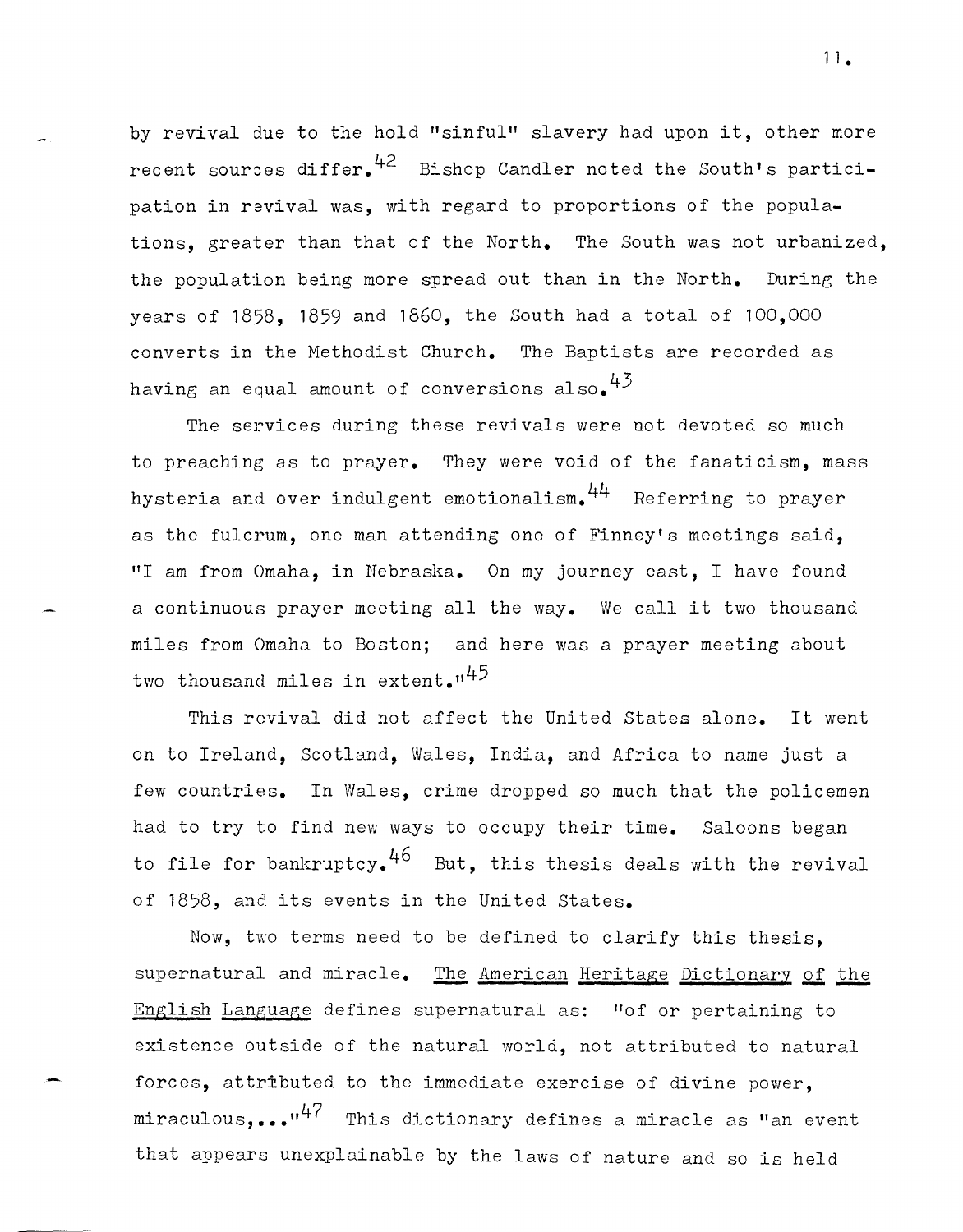to be supernatural in origin or an act of God. $1^{48}$  More simply a miracle, or something miraculous, is the same as something supernatural. The key is that they attribute something that cannot be accounted for by natural sources to the Divine. These terms do not mean to imply that natural forces are not involved; but it does mean to imply the act originated with God and natural forces should not be credited with the origination of the event.

In order for something to be supernatural the human element mayor may not be present. Very often man has been described as God's hands on earth, not that God needs man but as men are yielded God chooses to use them for His glory. This is seen in both the Old and New Testaments. Humans do not have to be active participanta. They can at times function as observers only, but they also can be tools (not to be confused with the Originator) in miracles.

The above then answers the question could God act through men and in concert with men. Yes. God does act through men but He is always the Originator of the miraculous. Thus although the thesis is God caused, or originated, the circumstances leading to and the supernatural events during the revival of 185& the human element was active in many ways.

The question may be asked does the presence of "timely" circumstances disprove divine action? No, the presence of such circumstances does not disprove God's intervention. But a second question should be asked and answered. Were the circumstances surrounding the 1858 revival "timely", in the sense that they lead up to or were causal for the revival?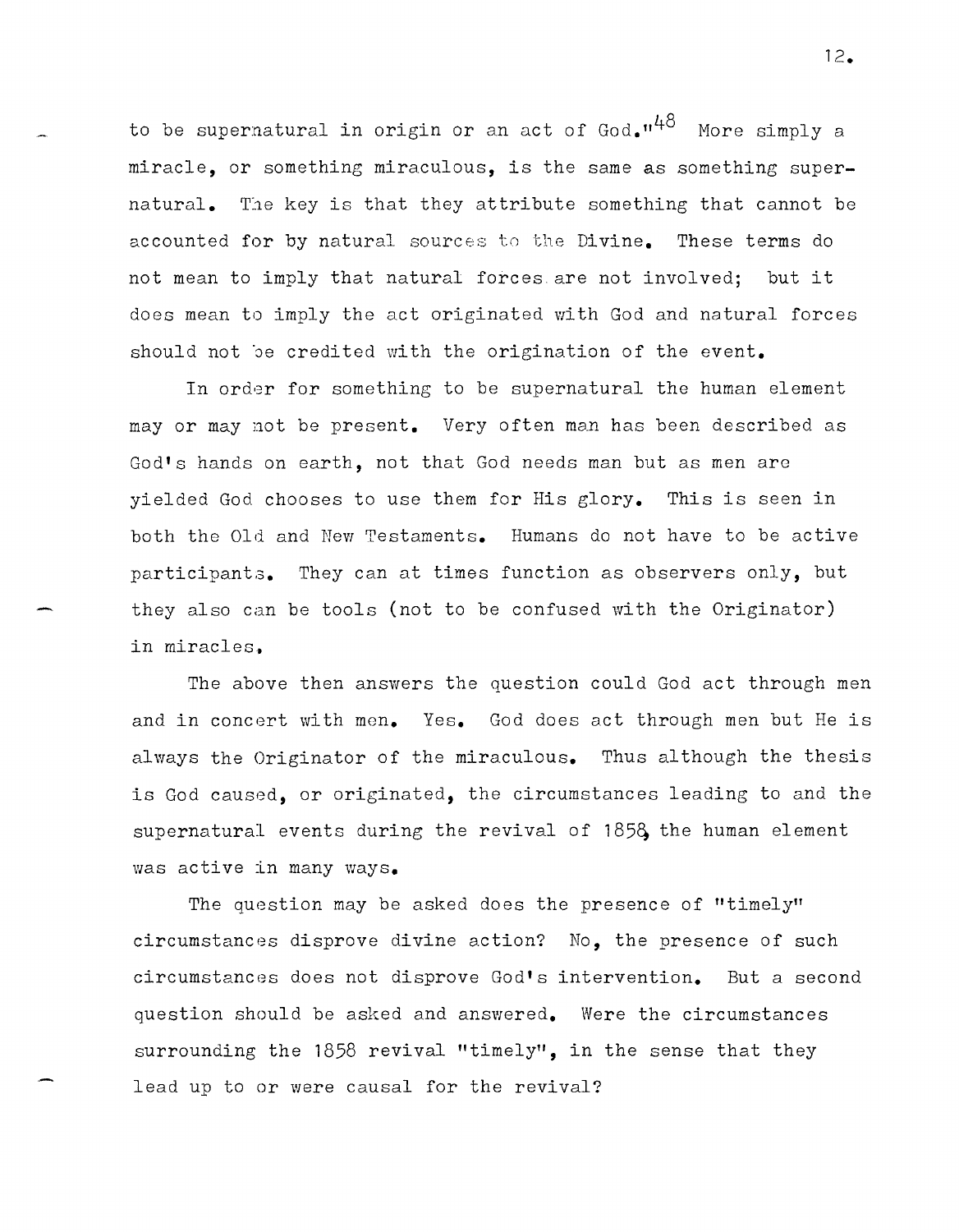Many historians credit the financial crash of the banking system in 1857 as the originator of the great awakening of 1858. Historians record that man in his desperate straights seeks comfort from a god like being; something familiar to cling to in a time of insecure instability. Yet, the financial crash of 1837, which was described earlier as 10 times more disastrous than the crash of 1857, shook the world's financial system. At that time there were scattered camp meetings and evangelism occurring throughout the country. But there were no great masses turning to God. In the stock market crash of 1929 the world's financial system was dealt another heavy blow, but the people through the world again did not experience conversions in the same proportions as in the revival of 1858 by any stretch of the imagination.

This does not mean to imply that the financial crash did not effect the revival of 1858. The financial crash did take place and it surely had an impact on many individuals' personal lives. But just as other, more severe crises did not have enough impact to convert men's hearts to Christianity, the impact felt by this less severe financial crisis lacked the power needed to change men's hearts.

Another important point to mention is that the crash succeeded the beginning incidences surrounding the great awakening of 1858. The prayer meetings led by Jeremiah Lanphier had already begun. Also, recall that Walter and Phoebe Palmer were already seeing men's hearts changed by the hundreds in Canada by this time. Another point is that the financial crash did not hit countries like Wales or India first hand, yet an evangelical awakening did.

Besides the financial crash of  $1837$ , the other "timely"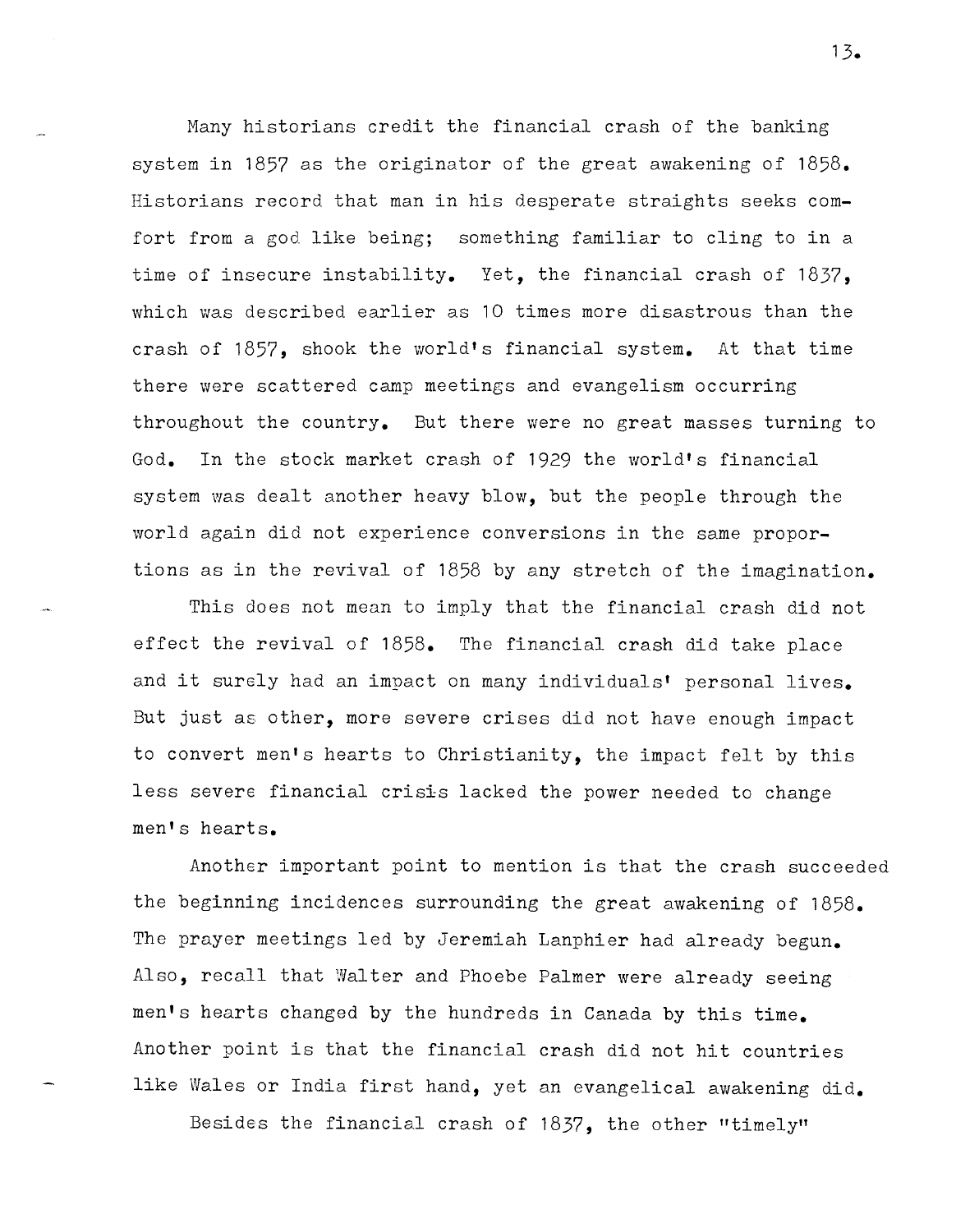circumstances were supposed to be the issue of slavery and the  $\cdot$ religious temperature during this time period. If these circumstances are being labeled "timely" to infer the possibility of their causal then they are being labeled incorrectly. The issue of slavery caused a war to devastate much of our country. How could an issue that split apart even families unite men into a harmonious spiritual brotherhood? How could an issue that fired a hatred, so great, to kill one's own countrymen, then bring others into a loving bond of fellowship? Granted the slavery issue may have led men to prayer, but those men must have believed that God would hear and intercede prior to coming in prayer before Him. Slavery was a preceding circumstance but hardly a causal factor concerning the revival. Granted there are no athesists found in foxholes', in other words, many men in war turn to God when faced with death. But the war couldn't be a cause as it took place after the revival.

Another argument is that the time was ripe religiously for the revival. But recall, religion at the time was scorned, it was a time of disbelief. Widespread disbelief is not a "timely" circumstance for revival with the exception that there are more *peo*ple to be revived. Disbelief in the church did have an effect on the people, but it certainly didn't seem to be a positive effect that would lead men to tell others about God. A needed time for revival is when men's hearts are spiritually dead, asleep, unyielding, or starving; but just because a revival is needed in the church doesn't mean the church causes it. An analogy would be the dry ground and rain. For instance, when the ground is dry it would be the perfect time for rain. But droughts have taught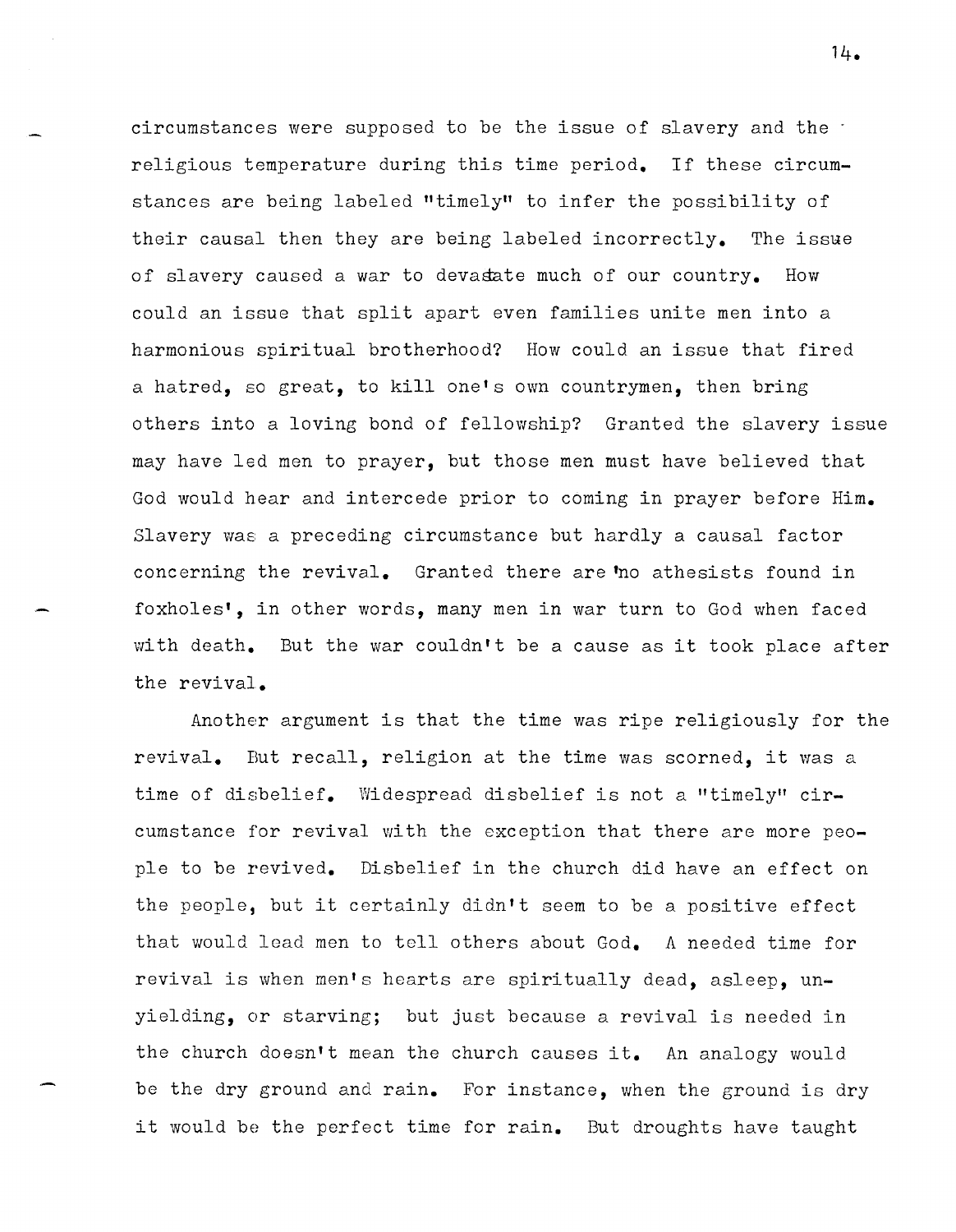men that dry ground does not cause rain. Dry ground merely needs rain and benefits most from rain at this time.

Even looking back over the events of the revival, the thousands affected across our country, the world wide spread of its impact, makes the revival seem not to come from one natural force or a group of natural forces but appears to be originated from the Divine. This is not to say men were not involved. On the contrary, the human element was involved, thousands were converted, and thousands grouped together for prayer. To summarize the whole, this thesis attempts to say God (the Originator, the cause) put a hunger in men's hearts that led them to pray (the human element) in the midst of a changing world (the circumstances). As they got down on their knees (the act of yielding); He blessed them with a revival, renewal, and evangelical awakening of hearts towards Him (the result).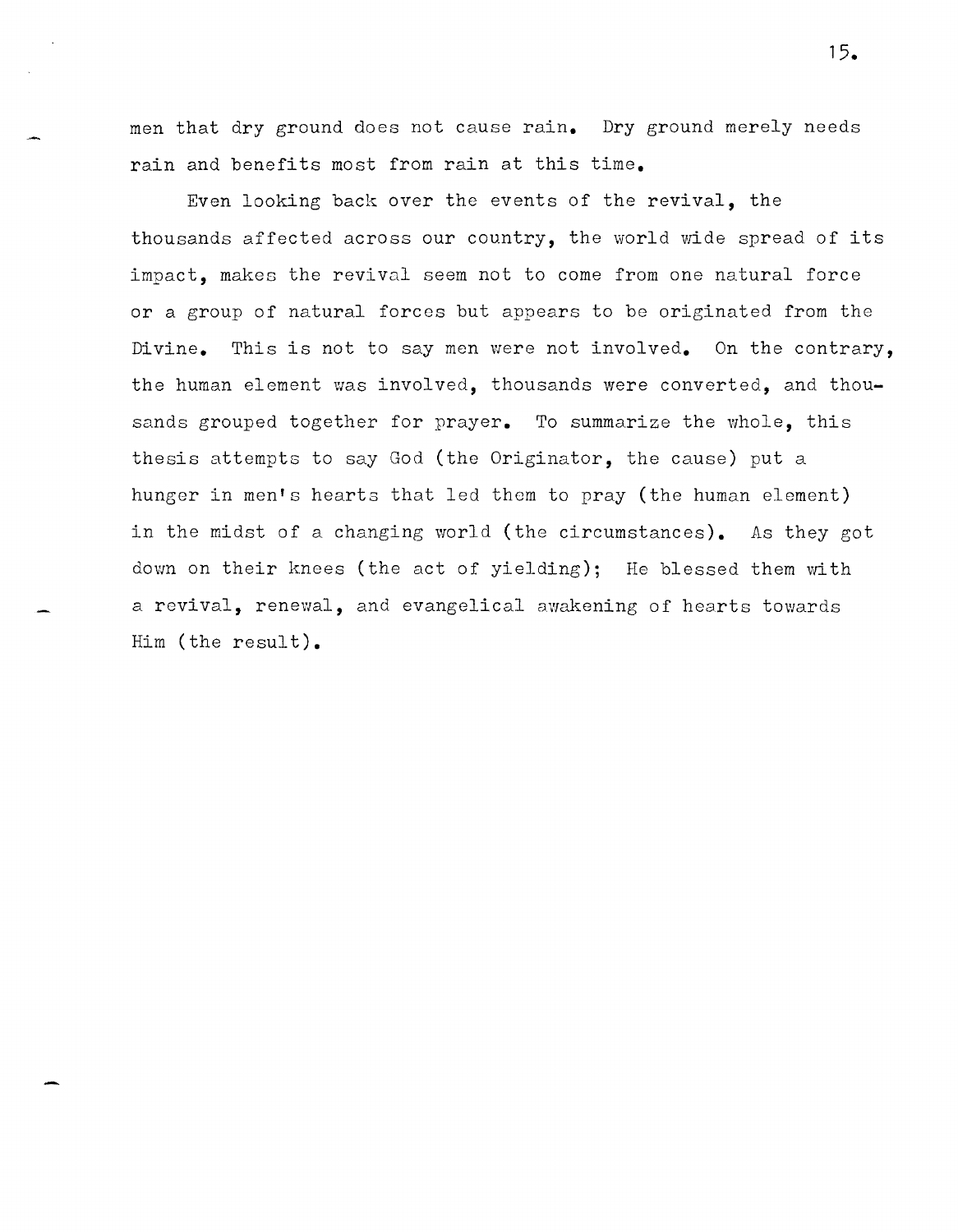## Footnotes

<sup>1</sup>Winthrop S. Hudson, Religion in America (New York: Charles Scribner's Sons, 1973).  $2J$ . Edwin Orr. The Fervent Prayer (Chicago: Moody Press, 1974), p. vii.  $\frac{5}{6}$ Acts 2:14-17 (NAS).  $\angle$ TNAS=New American Standard Bible\_7.  $4$ Acts 2:42 (NAS). 5<sub>0rr, Prayer, p. vii.</sub> <sup>6</sup>Ray Allen Billington. Quadrangle Books, 1964), pp. 70rr, Prayer, p. **1.**  The Protestant Crusade (Chicago:  $380 - 431.$ <sup>O</sup>Frank G. Beardsley. <u>A History of American Revivals</u> (New York: American Tract Society, 1912), p. 218. 9Beardsley, Revivals, p. 218. 100rr, Prayer, *p. 1.*  <sup>11</sup>Winthrop S. Hudson. Religion in America (New York: Charles Scribner's Sons, 1973), *p.* 194, ff. 12orr, Prayer, *p. 1.*  13<sub>Thomas</sub> A. Bailey. The <u>American Pageant</u>, A History of the Republic, 'Vol. 1 {Lexington, Massachusetts, Toronto, London: D. C. Heath and Company, 1975), pp. 323, 336. 14Beardsley, Revivals, p. 217. 150rr, Prayer, *p.* xx. 16Beardsley, Revivals, pp. 219, 220. 170rr, Prayer, *p. 4.*   $18$ Ibid. 19Beardsley, Revivals, *pp.* 220, 221. 200rr, Prayer, *p. 5.*  21 Beardsley, Revivals, p. 222.  $^{22}$ Ibid., p. 221.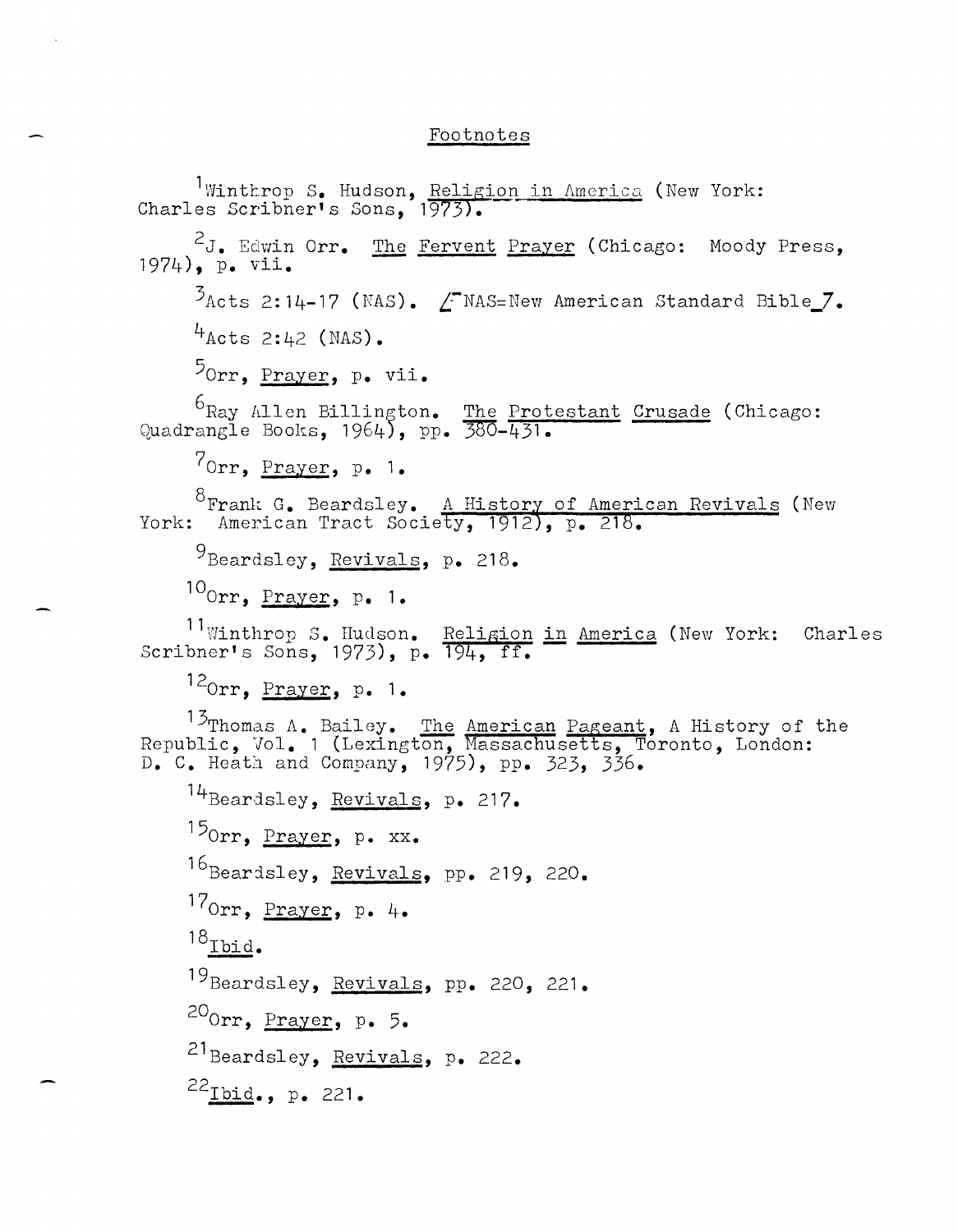230rr, Prayer, *p. 2.*  24Ibid., p. *7.*  25Beardsley, Revivals, *p. 222.*  260rr, Prayer, *p. 8.*  27<sub>Ibid.</sub>, p.7.  $^{28}$ Ibid. 29<sub>Ibid</sub>., p. 8. 30<sub>Ibid</sub>., p. 7. <sup>31</sup>**I.12i£. ,** *p.* 16. 32Beardsley, Revivals, *p. 224.*   $^{33}$ Timothy L. Smith. Revivalism and Social Reform (New York: Harper and Row, Pub., 1957) *p. 9.*   $34$ Beardsley, Revivals, p. 224. 350rr, Prayer, *p. 14.*  36<sub>Ibid</sub>., p. 10.  $37_{\underline{I} \underline{b} \underline{i} \underline{d} \underline{d} \underline{d} \underline{d}}$ , p. 11. 38<sub>Ibid.</sub>, p. 20. 39<sub>Ibid.</sub>, p. 21. 40Ibid., , *p.* 26. 41<sub>Ibid.</sub>, p. 27. 42Beardsley, Revivals, p. 228. 43<sub>0rr, Prayer, p. 29.</sub> 44Ibid." p. *8.*  45 Beardsley, Revivals, p. 227.  $^{46}J$ . Edwin Orr, National Prayer Congress. The Rule of Prayer. October, 1976, Dallas, Texas, Campus Crusade for Christ. 47<sub>The American Heritage Dictionary of the English Language,</sub> New College ed., s. v. "supernatural".  $^{48}$ Ibid., s. v. "miracle".